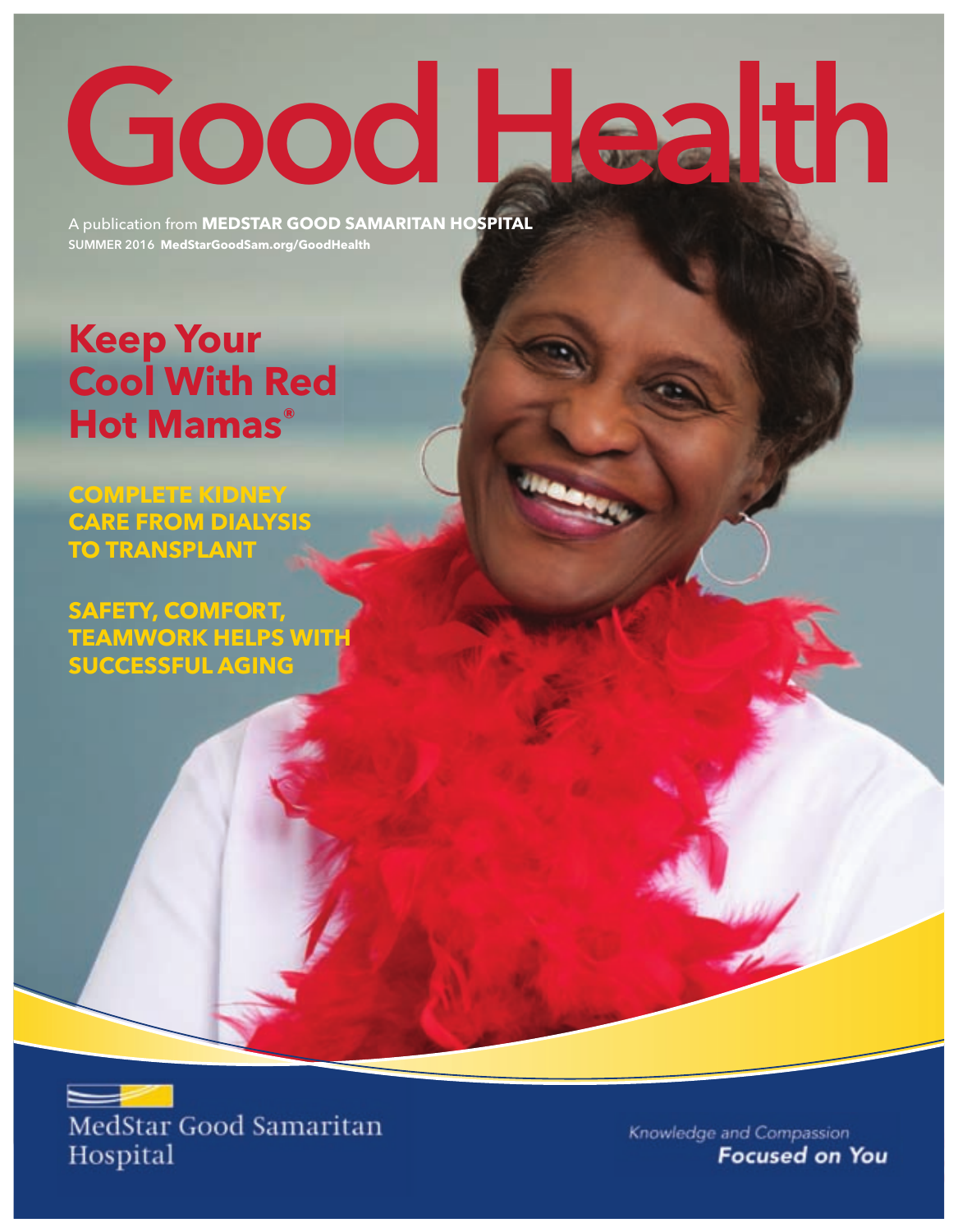## KEEP YOUR COOL WITH **RED HoT MAMAS®**

Getting Support During Menopause Makes It a Breeze

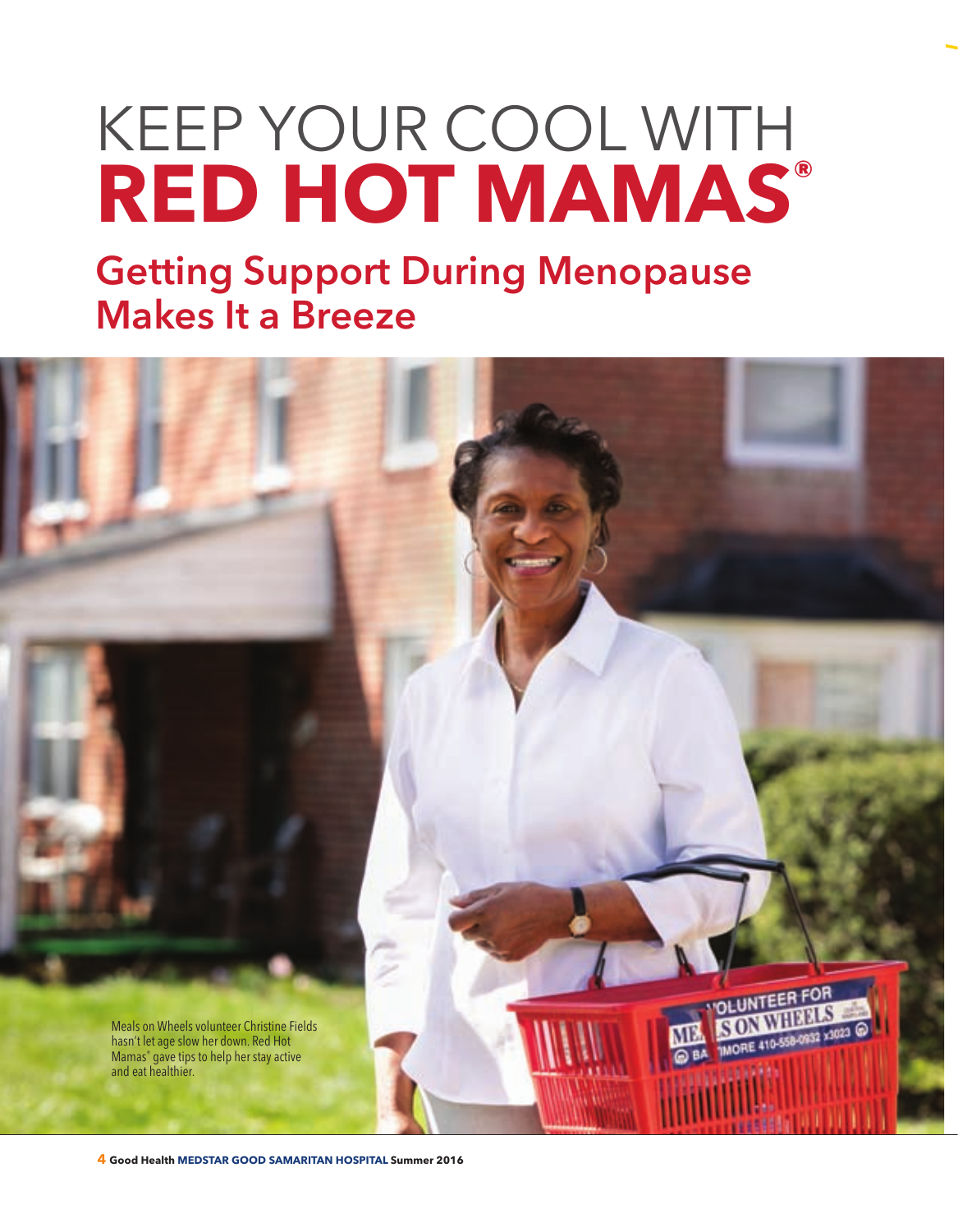I fyou're a woman in your mid 40s to mid 50s<br>and experience one or more of the following<br>symptoms-irregular periods, intermittent hot<br>flashes, forgetfulness, diminished libido, or slee<br>problems-you may be experiencing meno f you're a woman in your mid 40s to mid 50s and experience one or more of the following symptoms—irregular periods, intermittent hot flashes, forgetfulness, diminished libido, or sleep



"Menopause, defined as going a year without a period, is a natural stage that occurs when your body produces less estrogen and progesterone," explains Michelle Germain, MD, FACOG, chief of the Division of Gynecology, director of Women's Health Services, and director of Urogynecology at MedStar Good Samaritan Hospital and MedStar Union Memorial Hospital.

**Michelle Germain, MD, FACOG**

"Estrogen used to be called the 'umbrella hormone' because it affects so many parts of a woman's body," she notes. "Fluctuating estrogen levels and levels of follicle stimulating hormones (FSH) from the pituitary gland cause the hot flashes that many women experience during this time."

#### Red Hot Mamas<sup>®</sup> to the Rescue

A great way to keep your cool during this time of transition is to have fun, share your experiences with other women and get the latest medical information at Red Hot Mamas®, a free menopause education series sponsored by MedStar Good Samaritan Hospital. The national chapter of Red Hot Mamas® was founded by Baltimore native Karen Giblin in 1991 after she learned that women undergoing menopause got conflicting information and little support. Red Hot Mamas® is the perfect recipe for leading a full life during menopause.

Baltimore resident Christine Fields credits the education she received at Red Hot Mamas<sup>®</sup> with helping her to lose 13 pounds. At age 73, she's past menopause but she learned about the importance of exercise and eating right for women of any age. She also shared information about managing menopause with her 52-year-old daughter.

She recalls, "I stopped eating processed foods and juices, and started eating more fruits and vegetables. I also drink lots of water and exercise at least three days a week. I couldn't believe how fast the weight came off! My eating habits have really changed."

Fields, who keeps busy volunteering for a Meals on Wheels program and acting as a 'chauffeur' for many friends and neighbors who don't drive, heard about Red Hot Mamas® through Senior Network of North Baltimore, one of MedStar Good Samaritan's community partners.

#### Great Advice and Healthy Activities

"Red Hot Mamas<sup>®</sup> is an excellent resource for women to understand the latest information about what's going on in their bodies as they age," Dr. Germain observes. "Menopause doesn't have to be a downer. Embrace it and enjoy the journey in this new stage of your life."

Deborah Bena, MA, RN, community education and health ministries coordinator who oversees Red



Hot Mamas® at MedStar Good Samaritan, says, "Normally, we hold about six events each year, although this spring we held one major event that offered screenings along with tons of great healthcare advice. We've offered everything from medical treatment options to diet, exercise, acupuncture, yoga, and zumba."

**Deborah Bena, MA, RN**

She continues, "We're lucky that Karen Giblin herself, who's such a dynamic presenter, often comes back to speak. All of the information in the program is well researched and women have a chance to mingle as well as listen to a speaker, ask questions and even get in some exercises or breakout sessions with tai chi or massages. We often have 50 to 100 women attending."

One Red Hot Mamas<sup>®</sup> session offered strategies to cope with overactive bladder, a common problem during menopause, while other sessions have taught stress reduction techniques or discussed how to manage being in the 'sandwich generation'.

#### Coping with Hot Flashes

Another regular Red Hot Mamas® participant was Maria Montenegro, a Lutherville resident who recalls,